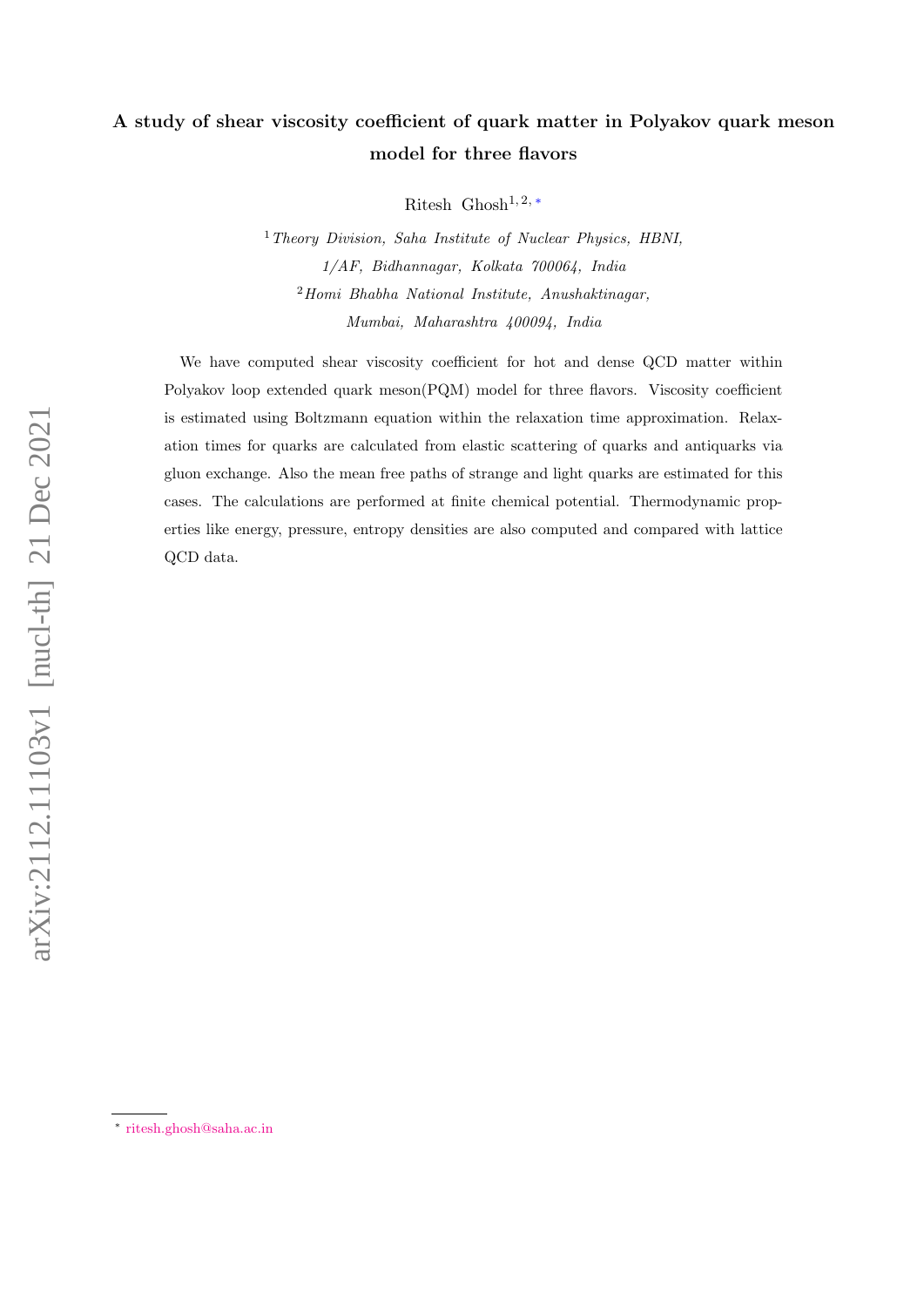### I. INTRODUCTION

A state of matter of quarks and gluons i.e. quark-gluon plasma (QGP) is formed in relativistic heavy ion collisions. Different signatures like jet quenching [\[1\]](#page-11-0), elliptic flow [\[2\]](#page-12-0), quarkonia suppres-sion [\[3\]](#page-12-1), photon/dilepton production  $[4, 5]$  $[4, 5]$  $[4, 5]$  etc from high energy heavy-ion collision experiments at Relativistic Heavy-Ion Collider (RHIC) and at Large Hadron Collider (LHC) suggest the creation of such deconfined QGP state. The produced hot and dense deconfined matter expands and cools down and then undergoes through a phase transition to the hadronic final state. Transport coefficients are interesting quantities in this context. The temperature and chemical potential dependency of transport coefficients draws relevant impact on the location of phase transition. Elliptic flow [\[6,](#page-12-4) [7\]](#page-12-5) study describes the collectivity of the hot and dense quark-gluon matter at high temperature and indicates the smallest viscosity to entropy density ratio  $(\eta/s)$ . These studies suggest that the QGP produced in heavy-ion collisions interacts strongly and behaves as a nearly perfect relativistic fluid [\[8\]](#page-12-6). For hydrodynamic simulations, the transport coefficients are also input parameters to explain the evolution of the hot and dense matter [\[9,](#page-12-7) [10\]](#page-12-8).

Transport coefficients can be computed from the QCD using Kubo formulas [\[11–](#page-12-9)[13\]](#page-12-10). But it is complicated to calculate from first principles. Lattice QCD [\[14,](#page-12-11) [15\]](#page-12-12) may be a good approach to calculate transport coefficient at zero chemical potential. But it is very challenging to deal with finite chemical potential due to the well known fermion sign problem for QCD. Hence, at higher chemical potential several investigations have been done to calculate shear viscosity of strongly interacting matter using effective model calculations like Nambu-Jona- Lasinio (NJL) [\[16,](#page-12-13) [17\]](#page-12-14) , quasiparticle model  $(QPM)$  [\[18–](#page-12-15)[20\]](#page-12-16), chiral perturbation theory [\[21,](#page-12-17) [22\]](#page-12-18), the linear sigma model [\[23,](#page-12-19) [24\]](#page-12-20), the functional renormalization group approach [\[25–](#page-12-21)[27\]](#page-12-22). To explore the QGP phase transition experimentally at medium and higher chemical potential, the Beam Energy Scan (BES) program at RHIC [\[28\]](#page-12-23) has carried out several experiments. The near future experimental program of FAIR (Facility for Antiproton and Ion Research) [\[29\]](#page-12-24) at GSI and the NICA(Nuclotron-based Ion Collider Facility) facility at Joint Institute for Nuclear Research (JINR) [\[30\]](#page-12-25) are also likely to explore more physics at moderate and relatively high chemical potential.

Effective models like NJL, quark meson (QM) model can explain the QCD chiral phase diagram. But they can not address the confinement-deconfinement transition scenario. Both the picture can be achieved by incorporating Polyakov loop in NJL or QM type models. Polyakov NJL (PNJL) [\[31–](#page-12-26) [33\]](#page-13-0) or Polyakov quark meson (PQM) [\[34,](#page-13-1) [35\]](#page-13-2) models for three flavors can agree better with lattice data. In the present article we have investigated the shear viscosity coefficient within the Polyakov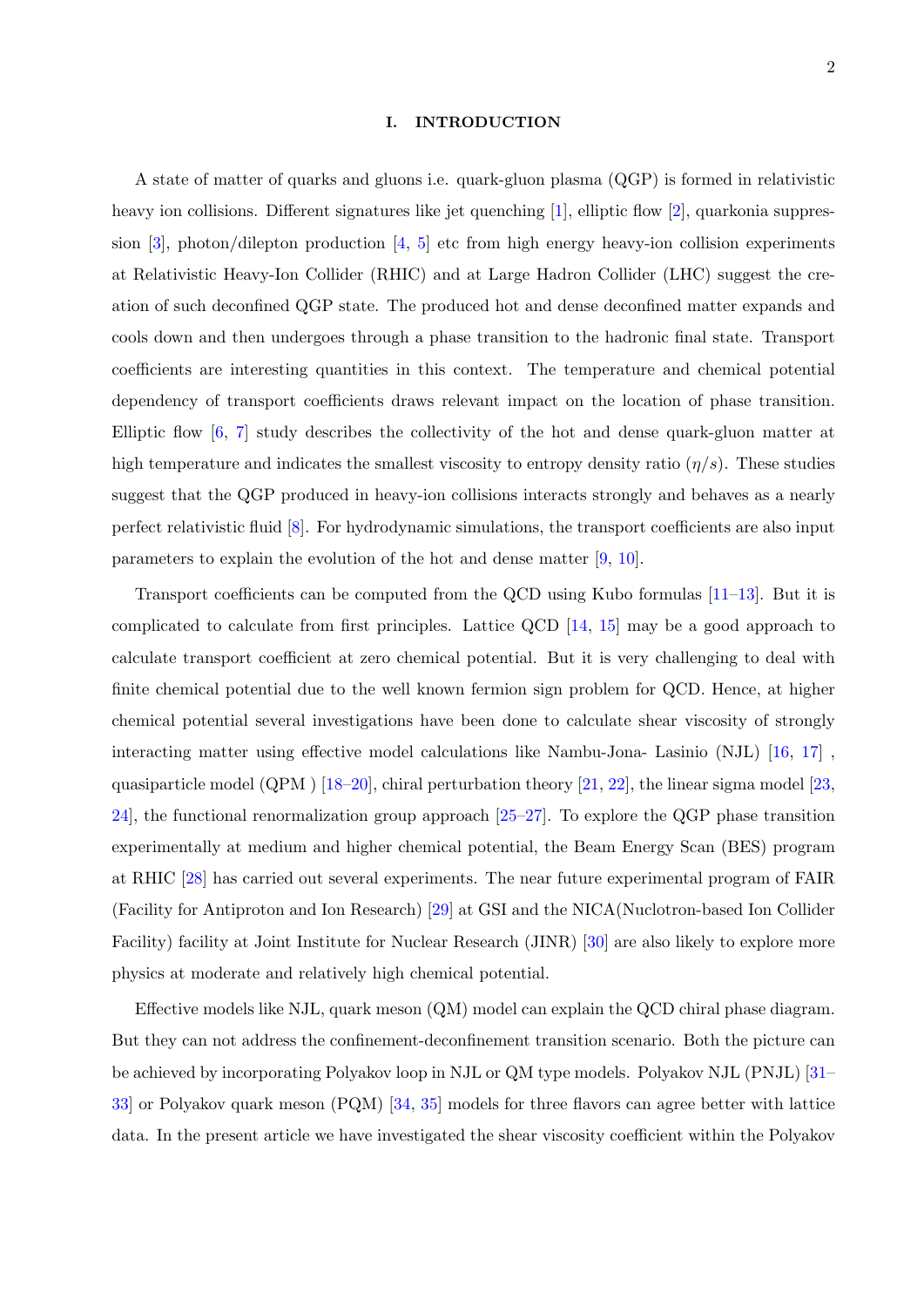loop extended quark meson model for  $(2 + 1)$  flavors at finite temperature and chemical potential. Shear viscosity coefficient is calculated within the relaxation time approximation of the Boltzmann equation. Medium dependent particle masses are used from the PQM model. The relaxation time is estimated from the scattering rate of quark quark and quark antiquark via gluon exchange. In Ref. [\[36,](#page-13-3) [37\]](#page-13-4), the authors calculated transport coefficients for quarks and hadronic matters within two flavor PQM model.

The article is organized as follows. In Sec. [II,](#page-2-0) the formalism of three flavor Polyakov loop quark meson model is addressed. We get the medium dependent masses of particles which are involved in calculation of transport coefficients. Thermodynamic properties like energy, pressure, entropy densities are also discussed in Sec. [III.](#page-5-0) Relaxation time and mean free path is obtained by studying the quark-quark and quark-antiquark scattering for three quark flavors. We have derived shear viscosity in Sec. [IV.](#page-6-0) Numerical results are described in Sec. [V](#page-9-0) and finally the work is summarized in Sec. [VI.](#page-11-1)

# <span id="page-2-0"></span>II. POLYAKOV QUARK-MESON MODEL

# A. Polyakov loop

Three flavor PQM model [\[38\]](#page-13-5) is a generalization of two flavor PQM model [\[39\]](#page-13-6) combining the chiral symmetry restoration and the feature of confinement-deconfinement transition. Polyakov loop operator is defined as Wilson loop in the temporal direction [\[40\]](#page-13-7)

$$
\mathcal{P}(\vec{x}) = P \exp\left(i \int_0^\beta d\tau A_0(\vec{x}, \tau)\right),\tag{1}
$$

where P is the path ordering and  $A_0$  is the temporal component of Euclidean gauge field  $A_\mu$ . Polyakov loop variables are

$$
\Phi(\vec{x}) = \frac{1}{N_c} \langle \text{Tr} \, \mathcal{P}(\vec{x}) \rangle,\tag{2}
$$

$$
\bar{\Phi}(\vec{x}) = \frac{1}{N_c} \langle \text{Tr} \, \mathcal{P}(\vec{x})^\dagger \rangle,\tag{3}
$$

where trace is taken over color space.  $N_c$  is color degrees of freedom. Mean value of  $\Phi$  and  $\bar{\Phi}$ are related to the free energy of infinitely heavy, static quarks and antiquarks.  $\Phi$  and  $\bar{\Phi}$  vanish in the confined phase as infinite energy is required to put a static quark in that phase.  $\Phi$  and  $\bar{\Phi}$  are finite in deconfined phase. So  $\Phi$  works as the order parameter of confinement-deconfinement phase transition.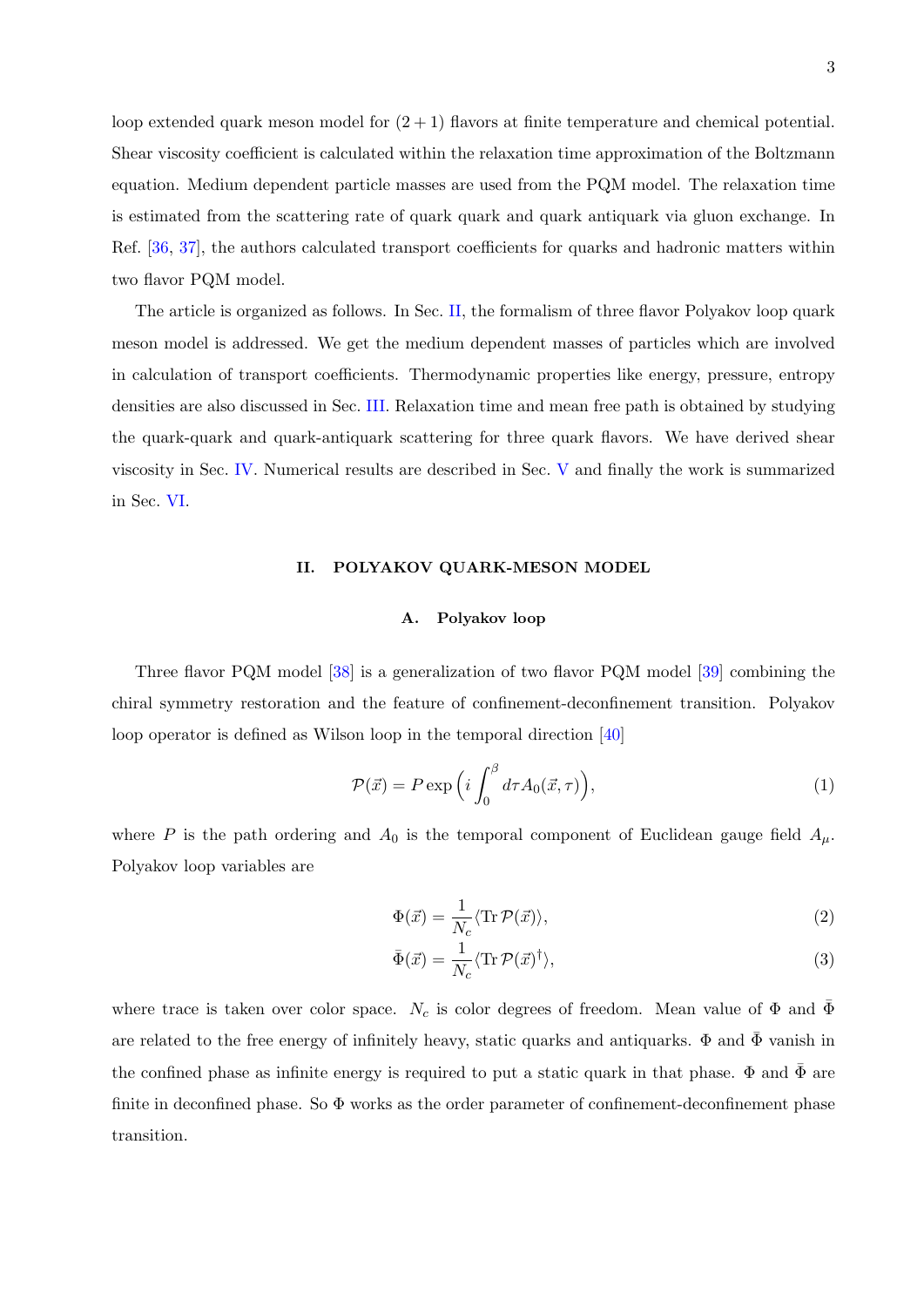$$
L_{PQM} = \overline{\psi}(i\rlap{/}D - g\phi_5)\psi + L_m - U(\phi, \overline{\phi}),\tag{4}
$$

where  $\psi \equiv (u, d, s)$  indicates quark filed for  $N_f = 3$  flavors. Covariant derivative is defined as  $D_{\mu} = \partial_{\mu} - iA_{\mu}$  with  $A_{\mu} = \delta_{\mu 0}A^{0}$ . Here  $A_{\mu} = g_{s}A_{\mu}^{a}\lambda^{a}/2$ , where  $\lambda^{a}$  with  $a = 1, ..., N_{c}^{2} - 1$  are usual Gell-Mann matrices and  $g_s$  is the  $SU(N)$  gauge coupling. Quark meson interaction is incorporated by the flavor blind Yukawa coupling  $g$  and the meson matrix

$$
\phi_5 = T_a(\sigma_a + i\gamma_5 \pi_a). \tag{5}
$$

 $\sigma_a$  and  $\pi_a$  are nine scalar and pseudoscalar mesons respectively.  $T_a = \lambda_a/2$  represent the nine generators of the  $U(3)$  symmetry. The generators obey the usual  $U(3)$  algebra.

Pure mesonic contribution can be written as

$$
L_m = \text{Tr}(\partial_\mu \phi^\dagger \partial^\mu \phi) - m^2 \text{Tr}(\phi^\dagger \phi) - \lambda_1 [\text{Tr}(\phi^\dagger \phi)]^2 - \lambda_2 \text{Tr}(\phi^\dagger \phi)^2
$$
  
+  $c[\text{det}(\phi) + \text{det}(\phi^\dagger)] + \text{Tr}[H(\phi + \phi^\dagger)],$  (6)

where  $\phi$  is a 3  $\times$  3 matrix defined as

$$
\phi = T_a \phi_a = T_a (\sigma_a + i\pi_a). \tag{7}
$$

Chiral symmetry is explicitly broken by the term  $H = T_a h_a$ , where  $h_a$  are nine external parameters. m is the tree level mass of meson fields.  $\lambda_1$  and  $\lambda_2$  are two quartic coupling constant and c is cubic coupling constant which models the  $U_A(1)$  axial anomaly of the QCD vacuum.

# B. Potential for the Polyakov loop

Polyakov loop potential for  $SU(3)$  pure gauge theory has been proposed to reproduce the lattice thermodynamic results. There are several forms of the potential in literature. Here we adopt the polynomial parametrization form of the potential as [\[38,](#page-13-5) [41\]](#page-13-8)

$$
U_p(\Phi, \bar{\Phi}, T) = T^4 \bigg[ -\frac{b_2}{4} \big( |\Phi|^2 + |\bar{\Phi}|^2 \big) - \frac{b_3}{6} \big( \Phi^3 + \bar{\Phi}^3 \big) + \frac{b_4}{16} \big( |\Phi|^2 + |\bar{\Phi}|^2 \big)^2 \bigg],\tag{8}
$$

with the temperature dependent coefficient

$$
b_2(T) = a_0 + a_1 \left(\frac{T_0}{T}\right) + a_2 \left(\frac{T_0}{T}\right)^2 + a_3 \left(\frac{T_0}{T}\right)^3, \tag{9}
$$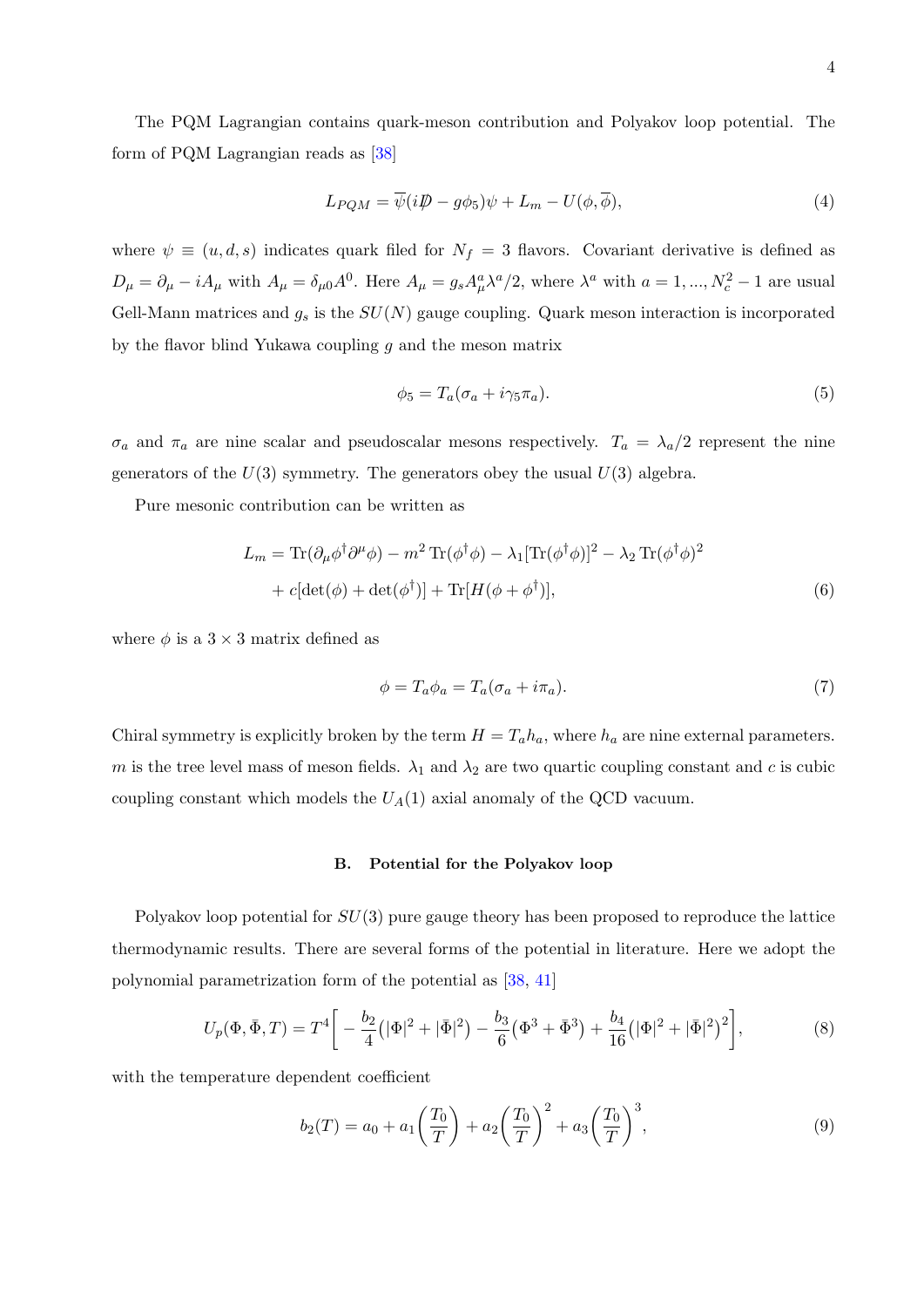governing the confinement-deconfinement phase transition. At low temperature, the potential  $U_p(\Phi, \bar{\Phi}, T)$  has one minimum at  $\Phi = 0$  in confined phase. Above the critical temperature, due to the spontaneous breaking of  $Z(3)$  central symmetry, the potential has three degenerate global minima at non zero  $\Phi$ . Here we mention the value of the temperature independent parameters:

$$
a_0 = 6.75, \ a_1 = -1.95, \ a_2 = 2.625, \ a_3 = -7.44, \ b_3 = 0.75, \ b_4 = 7.5.
$$

### C. Thermodynamic Potential

To investigate the thermodynamic properties of the PQM model the thermodynamic potential is used in light of mean field approximation. Consisting the mesonic  $\mathcal{U}(\sigma_x, \sigma_y)$ , quark-antiquark  $\Omega_{q\bar{q}}(\Phi, \bar{\Phi})$  and Polyakov loop contribution  $U_p(\Phi, \bar{\Phi})$ , the thermodynamic potential can be given by,

$$
\Omega(T,\mu) = \mathcal{U}(\sigma_x, \sigma_y) + U_p(\Phi, \bar{\Phi}) + \Omega_{\bar{q}q}(\Phi, \bar{\Phi}, \sigma_x, \sigma_y). \tag{10}
$$

The mesonic contribution reads as [\[42–](#page-13-9)[44\]](#page-13-10),

$$
\mathcal{U}(\sigma_x, \sigma_y) = \frac{m^2}{2} (\sigma_x^2 + \sigma_y^2) - h_x \sigma_x - h_y \sigma_y - \frac{c}{2\sqrt{2}\sigma_x^2 \sigma_y} + \frac{\lambda_1}{2} \sigma_x^2 \sigma_y^2
$$

$$
+ \frac{1}{8} (2\lambda_1 + \lambda_2) \sigma_x^4 + \frac{1}{8} (\lambda_1 + 2\lambda_2) \sigma_y^4. \tag{11}
$$

Minimizing the grand potential with respect to  $\sigma_x, \sigma_y, \Phi$  and  $\bar{\Phi}$ , we obtain four coupled equations. There are six input parameters  $m^2$ ,  $c$ ,  $\lambda_1$ ,  $\lambda_2$ ,  $h_x$ ,  $h_y$  and they are fitted with known quantities: pseudoscalar masses i.e. kaon mass  $m_k$ , pion mass  $m_{\pi}$ ,  $m_{\eta}^2 + m_{\eta'}^2$ , pion and kaon decay constant  $f_{\pi}$ ,  $f_K$  and mass of scalar  $\sigma$  meson  $m_{\sigma}$ . These parameters are fitted to produce the observed pion mass in vacuum.

The fermionic part of the thermodynamic potential is written as

$$
\Omega_{\overline{q}q}(\Phi, \overline{\Phi}, \sigma_x, \sigma_y) = -2T \sum_{f=u,d,s} \int \frac{d^3p}{(2\pi)^3} \left\{ \ln g_f^+ + \ln g_f^- \right\},\tag{12}
$$

where  $g_f^+$  $g_f^+$  and  $g_f^ \bar{f}$  are defined as

$$
g_f^+ = \left[1 + 3(\Phi + \bar{\Phi}e^{-(E_f - \mu_f)/T})e^{-(E_f - \mu_f)/T} + e^{-3(E_f - \mu_f)/T}\right]
$$
(13)

$$
g_f^- = \left[1 + 3(\bar{\Phi} + \Phi e^{-(E_f + \mu_f)/T})e^{-(E_f + \mu_f)/T} + e^{-3(E_f + \mu_f)/T}\right].
$$
\n(14)

where  $E_f = \sqrt{p^2 + m_f^2}$  is the flavor dependent single particle energy with the quark masses

<span id="page-4-0"></span>
$$
m_{u,d} = g\sigma_x/2, \ \ m_s = g\sigma_y/\sqrt{2} \,. \tag{15}
$$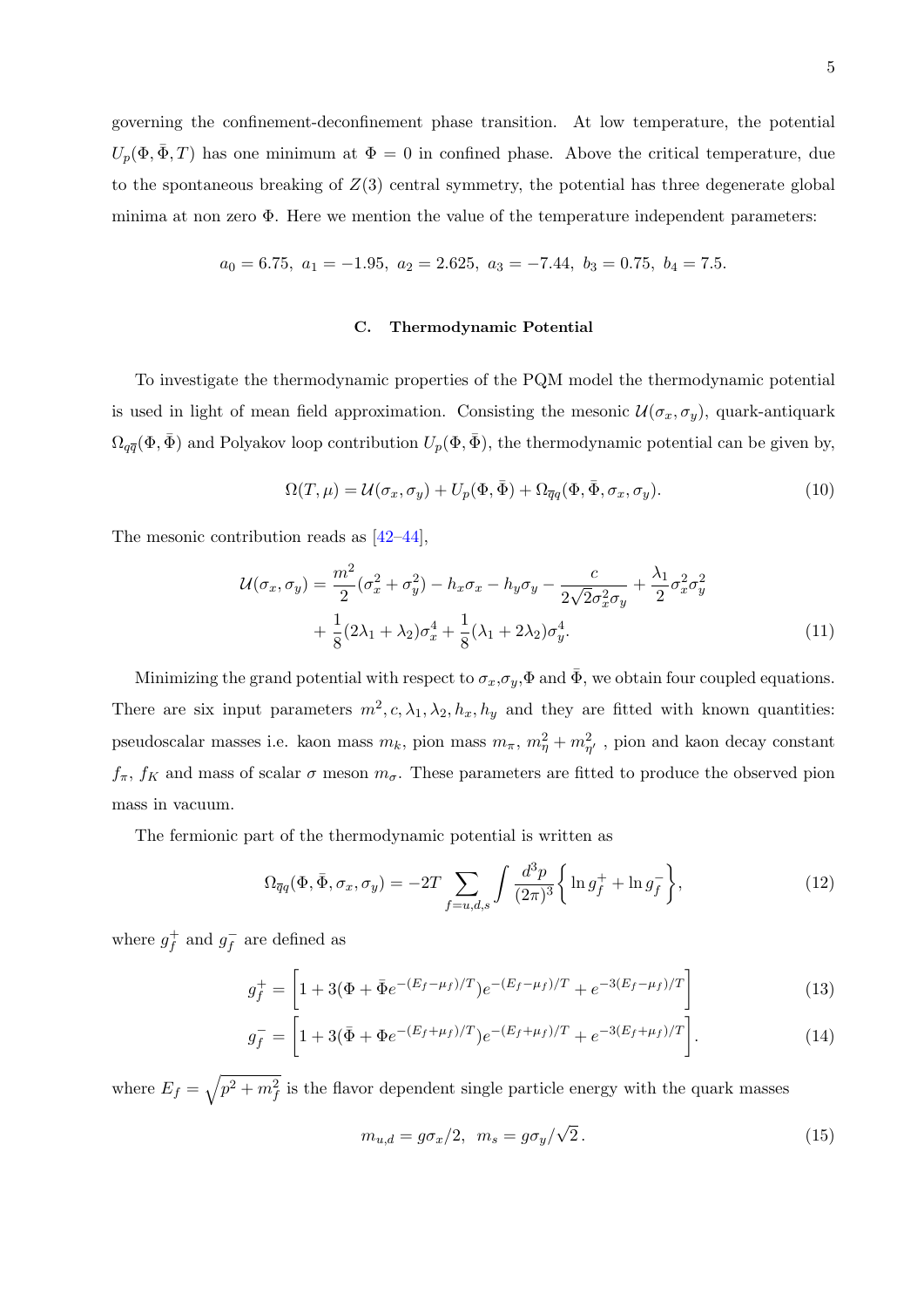$\mu_f$  is the chemical potential for a quark flavor f. In the present work, uniform quark chemical potential  $\mu = \mu_u = \mu_d = \mu_s$  is considered. Finally, the behavior of quark condensate  $\sigma_x, \sigma_y$  and the Polyakov loop expectation values  $\Phi$ ,  $\bar{\Phi}$  can be obtained by minimizing the total effective potential  $\Omega$  for a given value of temperature and chemical potential i.e.

<span id="page-5-1"></span>
$$
\frac{\partial \Omega}{\partial \sigma_x} = \frac{\partial \Omega}{\partial \sigma_y} = \frac{\partial \Omega}{\partial \Phi} = \frac{\partial \Omega}{\partial \overline{\Phi}} \Big|_{\sigma_x = (\sigma_x), \sigma_y = (\sigma_y), \Phi = (\Phi), \overline{\Phi} = (\overline{\Phi})} = 0. \tag{16}
$$

#### <span id="page-5-0"></span>III. **QCD THERMODYNAMICS**

<span id="page-5-2"></span>

FIG. 1: Variation of  $\sigma_x$ ,  $\sigma_y$  condensate (left panel) and the expectation value of Polyakov loop  $\langle \Phi \rangle$  (right panel) as functions of temperature for  $\mu_f = 0$ 

By solving the coupled equations in  $(16)$  one can extract the temperature dependence of strange condensate  $(\sigma_y)$ , nonstrange condensate  $(\sigma_x)$  and also the expectation value of the Polyakov loop. The temperature variation of  $\sigma_x$  and  $\sigma_y$  are plotted in the left panel and the expectation value of Polyakov loop  $\langle \Phi \rangle$  is shown in the right panel of Fig. 1 at zero chemical potential  $(\mu = 0)$  in PQM model. The quark condensates  $\sigma_x$  and  $\sigma_y$  are regarded as order parameters of chiral phase transition in  $(2 + 1)$  flavor PQM model. From the left panel of Fig. 1 it is shown that chiral symmetry is restored at high temperature. On the other hand  $\langle \Phi \rangle$  increases from  $\langle \Phi \rangle = 0$  at  $T = 0$ to about  $\langle \Phi \rangle = 1$  at high temperature. The detailed discussion can be found in Ref. [38, 43].

We have studied the thermodynamic quantities energy, pressure and entropy density. Pressure density is defined as

$$
P(T) = -\Omega(T). \tag{17}
$$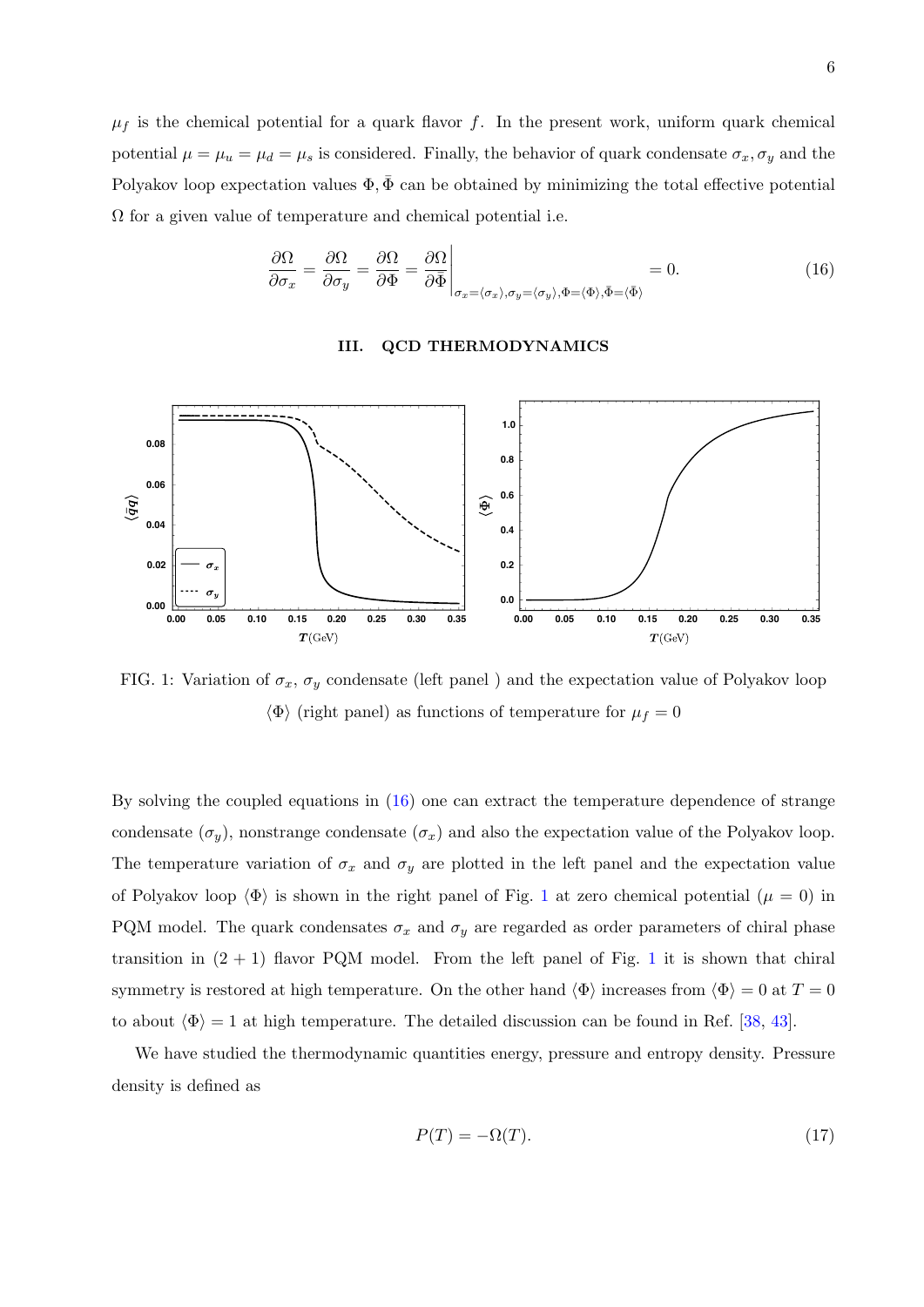By differentiating the thermodynamic potential, other quantities are obtained. The entropy density(s) and energy density ( $\epsilon$ ) are defined as

$$
s(T) = -\frac{\partial \Omega(T)}{\partial T} \tag{18}
$$

and

$$
\epsilon(T) = -P(T) + Ts(T). \tag{19}
$$

At high temperature, they show the behavior  $P, \epsilon \sim T^4$  and  $s \sim T^3$ . In Fig. [2,](#page-7-0) the scaled quantities  $s/T^3$ ,  $P/T^4$  and  $\epsilon/T^4$  are plotted with the variation of temperature. We have plotted the graphs for zero chemical potential. They grow with the temperature and tend to saturate at high temperature. We have also compared the thermodynamic quantities with the LQCD results from Ref. [\[45\]](#page-13-12). The lattice data is shown for temporal extent  $N_t = 10$ . We found our results are in agreement with corresponding LQCD results. Here we want to mention that, implicit dependence of the order parameter on temperature as well as chemical potential should be taken into account to calculate various thermodynamic quantities. After solving the Eq. [16,](#page-5-1) one can get the thermodynamic quantities by numerical differentiation of of the order parameters. To avoid the inaccuracy in the results, semianalytic approach should be taken [\[46\]](#page-13-13).

# <span id="page-6-0"></span>IV. TRANSPORT COEFFICIENTS

We have calculated shear viscosity coefficients for quark matter in relaxation time approximation. Medium dependent particle masses coming from the PQM model are considered. The viscosity coefficients are estimated for finite chemical potential. The shear viscosity coefficient is given by  $[16, 17]$  $[16, 17]$  $[16, 17]$ 

<span id="page-6-1"></span>
$$
\eta = \frac{1}{15T} \sum_{a} \int \frac{d^3 p}{(2\pi)^3} \frac{p^4}{E_a^2} \tau f_a^0 (1 - f_a^0),\tag{20}
$$

where  $f_a^0$  is equilibrium Fermi-Dirac distribution function and  $\tau_a$  is the relaxation time for particle 'a'. The sum is over the three quark species including their antiparticles. The relaxation time is calculated from elastic scattering of quarks and antiquarks via gluon exchange in perturbative QCD.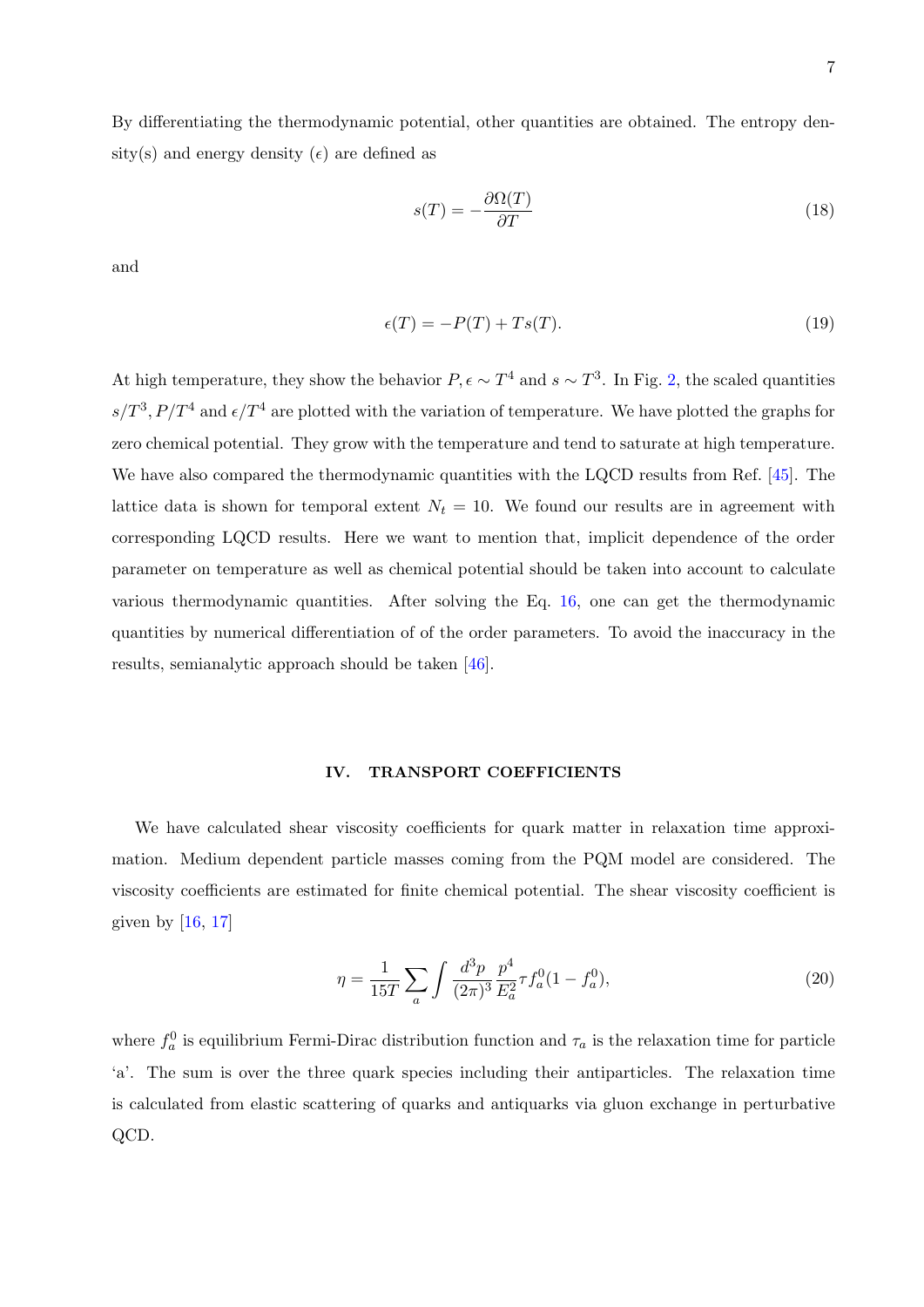<span id="page-7-0"></span>

FIG. 2: Energy density (left), entropy density (right) and pressure (bottom) as functions of temperature for  $\mu_f = 0$ 

#### A. Relaxation time estimation from elastic scattering in perturbative QCD

Thermal relaxation time for a single species can be written as  $[47, 48]$ 

$$
\tau_f^{-1} = \sum_{f'} \rho_{f'} \bar{w}_{ff'},\tag{21}
$$

where  $\bar{w}_{ff'}$  is the sum of transition rates of all species. The averaged transition rate is defined as

$$
\bar{w} = \int_{\text{Th}}^{\infty} ds \sqrt{(p_1 p_2)^2 - (m_1 m_2)^2} \sigma(s) P(s, T, \mu), \tag{22}
$$

with threshold Th =  $Max[(m_1 + m_2)^2, (m_3 + m_4)^2]$ . The weight function is written as

$$
P(s,T,\mu) = \frac{1}{\rho_1(T,\mu)\rho_2(T,\mu)} \frac{1}{16\pi^4} \int_{m_1}^{\infty} dE_1 f^0(\beta E_1,\mu) \int_{m_2}^{\infty} dE_2 f^0(\beta E_2,\mu)
$$
  
 
$$
\times \Theta\left(4|\vec{p}_1|^2|\vec{p}_2|^2 - (s - m_1^2 - m_2^2 - 2E_1E_2)^2\right), \tag{23}
$$

where the quark density  $\rho_f$  is defined as

$$
\rho_f(T,\mu) = \int \frac{d^3p}{(2\pi)^3} f^0\bigg(\beta\sqrt{\vec{p}^2 + m_f^2}, \mu\bigg),\tag{24}
$$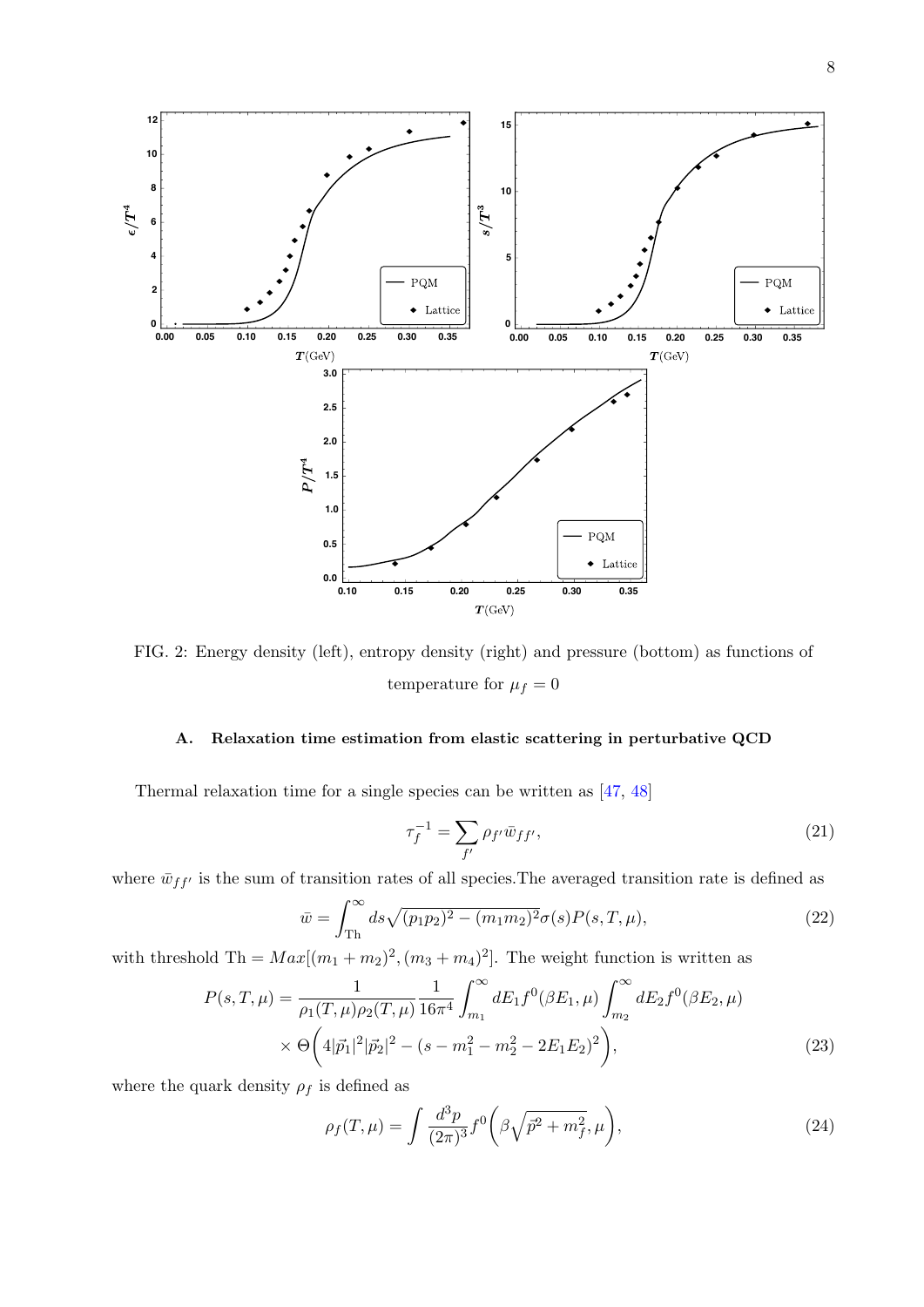with  $\beta = 1/T$ . Now we need to calculate scattering cross section  $\sigma(s,T)$  to obtain the relaxation time. To be specific we confine ourselves by taking the contribution from the elastic scattering of quarks and antiquarks via gluon exchange. Including the fermi blocking factors, the total cross section in terms of differential cross section looks like [\[49\]](#page-13-16)

$$
\sigma(s) = \int dt \frac{d\sigma}{dt} \left[ 1 - f^0(\beta E_3, \mu) \right] \left[ 1 - f^0(\beta E_4, \mu) \right],\tag{25}
$$

where  $E_{3,4}^2 = p_{3,4}^2 + m_{3,4}^2$ .

For quark-quark scattering quarks can interact through  $t$  and  $u$  channel. There are four independent processes out of total six different possibilities for quark-quark scattering [\[47\]](#page-13-14). All six processes are

$$
uu \to uu, \; ss \to ss, \; dd \to dd,
$$
  

$$
ud \to ud, \; us \to us, \; ds \to ds.
$$
 (26)

The differential cross section for this case is [\[47,](#page-13-14) [50\]](#page-13-17)

$$
\frac{d\sigma}{dt}(q_{\alpha}q_{\beta} \to q_{\alpha}q_{\beta}) = \frac{1}{16\pi} \frac{1}{[s - (m_{\alpha} - m_{\beta})^2][s - (m_{\alpha} + m_{\beta})^2]} \frac{1}{36} \sum_{spin, color} |\mathcal{M}_t + \delta_{\alpha\beta} \mathcal{M}_u|^2, (27)
$$

with color and spin summed square of matrix element

$$
\frac{1}{36} \sum_{spin, color} |\mathcal{M}_t + \delta_{ff'} \mathcal{M}_u|^2 = \frac{64\pi^2 \alpha_s^2}{9} \left[ \frac{2(s - m_\alpha^2 - m_\beta^2)^2 + t^2 + 2st}{(t - m_g^2)^2} + \delta_{\alpha\beta} \frac{2(s - 2m_\alpha^2)^2 + u^2 + 2su}{(u - m_g^2)^2} \right] - \delta_{\alpha\beta} \frac{2}{3} \frac{(s - 4m_\alpha^2)^2 - 4m_\alpha^2}{(t - m_g^2)(u - m_g^2)} \right].
$$
\n(28)

 $\mathcal{M}_t$  and  $\mathcal{M}_u$  are matrix elements for t and u channel respectively.

For quark-antiquark scattering, there are fifteen possible interaction processes. But from these fifteen possibilities, one get only seven independent processes. Here all the fifteen possibilities are

$$
u\bar{d} \to u\bar{d}, \quad d\bar{u} \to d\bar{u}, \quad s\bar{u} \to s\bar{u},
$$
  
\n
$$
u\bar{s} \to u\bar{s}, \quad d\bar{d} \to d\bar{s}, \quad s\bar{d} \to s\bar{d},
$$
  
\n
$$
u\bar{u} \to u\bar{u}, \quad d\bar{d} \to d\bar{s}, \quad s\bar{d} \to d\bar{d},
$$
  
\n
$$
u\bar{u} \to d\bar{d}, \quad d\bar{d} \to s\bar{s}, \quad s\bar{s} \to u\bar{u},
$$
  
\n
$$
u\bar{u} \to s\bar{s}, \quad d\bar{d} \to u\bar{u}, \quad s\bar{s} \to s\bar{s}.
$$
\n(29)

Quark and antiquark interact through  $s$  and  $t$  channel and the differential cross section is given by [\[47,](#page-13-14) [50\]](#page-13-17)

$$
\frac{d\sigma}{dt}(q_\alpha \bar{q}_\beta \to q_\delta \bar{q}_\gamma) = \frac{1}{16\pi} \frac{1}{[s - (m_\alpha - m_\beta)^2][s - (m_\alpha + m_\beta)^2]}
$$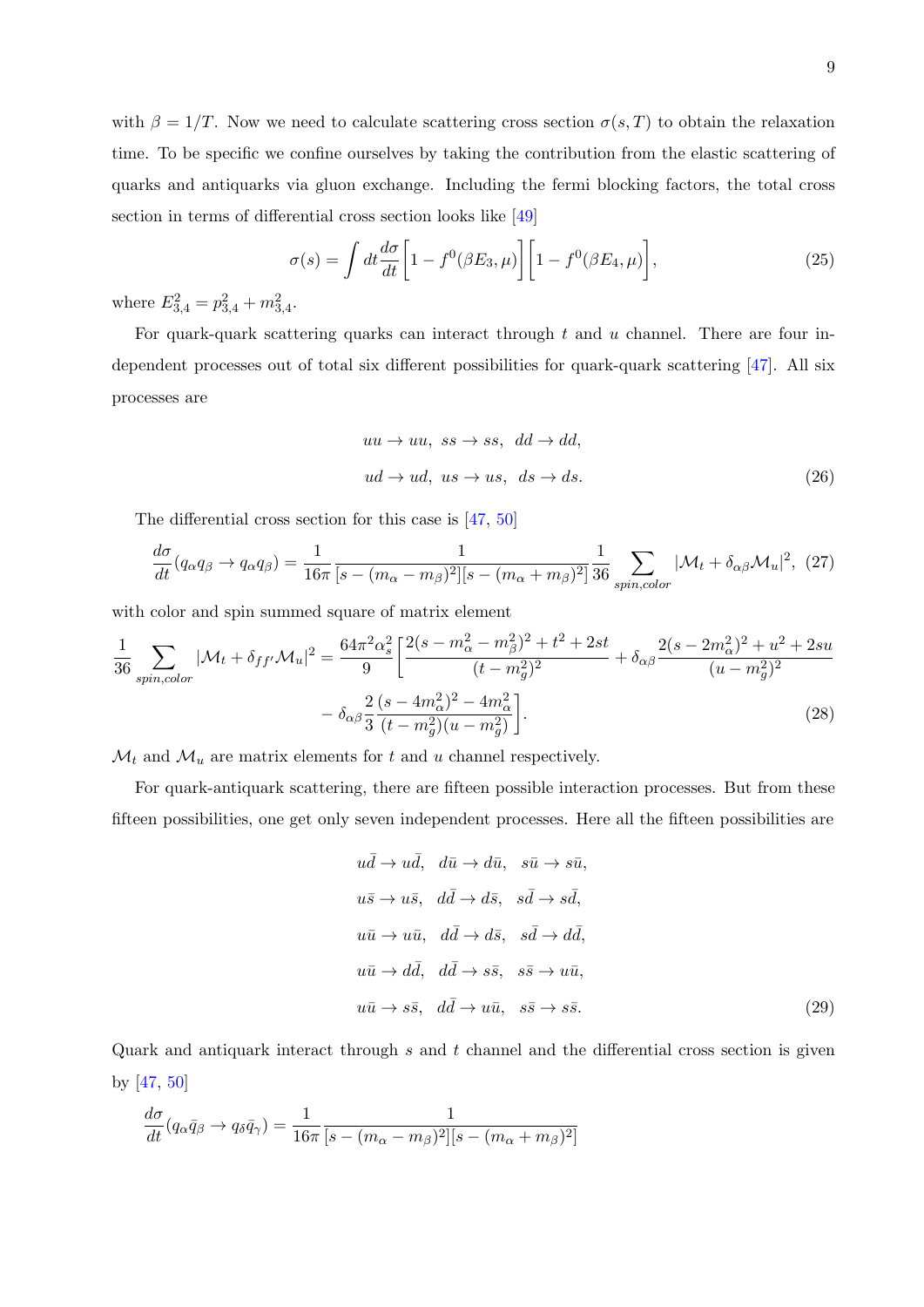$$
\times \frac{64\pi^2 \alpha_s^2}{9} \bigg[ \delta_{\alpha\beta} \delta_{\gamma\delta} \frac{2(u - m_\alpha^2 - m_\delta^2)^2 + s^2 + 2su}{(s - m_g^2)^2} + \delta_{\alpha\delta} \delta_{\beta\gamma} \frac{2(u - m_\alpha^2 - m_\beta^2)^2 + t^2 + 2tu}{(t - m_g^2)^2} - \frac{2}{3} \delta_{\alpha\beta} \delta_{\beta\delta} \delta_{\gamma\delta} \frac{(u - 4m_\alpha^2)^2 - 4m_\alpha^4}{(s - m_g^2)(t - m_g^2)} \bigg]. (30)
$$

 $\alpha_s$  is QCD coupling strength. To avoid the infrared divergent, effective gluon mass,

$$
m_g^2 = 2\pi\alpha_s (1 + \frac{1}{6}N_f)T^2,
$$
\n(31)

<span id="page-9-1"></span>is used as a regulator [\[47,](#page-13-14) [51\]](#page-13-18).



FIG. 3: Plot of thermal relaxation time for light and strange quark as a function of temperature.

### <span id="page-9-0"></span>V. RESULTS

Relaxation time is calculated numerically for quarks. Variation of relaxation times for up quark  $(\tau_u)$  and strange quark  $(\tau_s)$  with temperature are shown in Fig. [3.](#page-9-1)  $\tau_d$  for down quark is same as  $\tau_u$ . As quark density is low at higher temperature, relaxation time is large in this temperature region.  $\tau_s$  is greater than  $\tau_u$ . From Fig. [1](#page-5-2) it is shown that the condensate  $\sigma_y$  is greater than  $\sigma_x$ . Now the effective masses of strange and nonstrange quarks are related via Eq [\(15\)](#page-4-0). So it is clear that the effective mass of strange quarks are larger than the light quarks. Due to the larger effective mass, strange quark would take more time to relax than lighter quark. It should be noted that the greater temperature region than the Mott temperature is physically interested.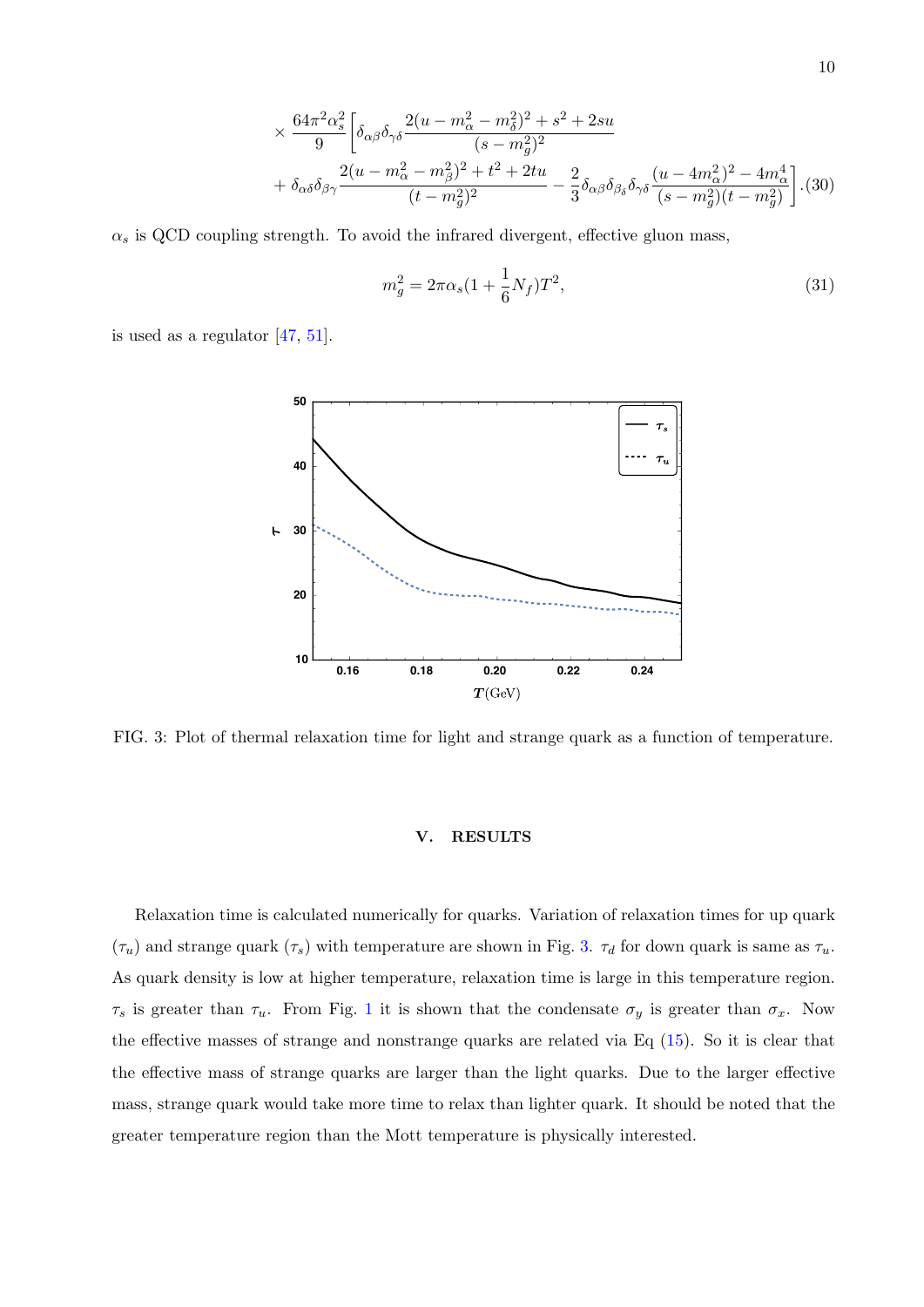<span id="page-10-1"></span>

FIG. 4: Plot of mean free path for light and strange quark as a function of temperature

Here we define mean free path of particle. It is related to the relaxation time for each flavor as

<span id="page-10-0"></span>
$$
\lambda_f = \tau_f \frac{6}{\rho_f} \int \frac{d^3 p}{(2\pi)^3} \frac{p}{E_f} f^0(E_f/T). \tag{32}
$$

<span id="page-10-2"></span>The term multiplied with the relaxation time in eq.  $(32)$  is the mean velocity. In fig. 4, mean free paths of quark flavors are shown. As  $\tau_s$  is greater the  $\tau_u$ , it is expected that  $\lambda_s$  is also higher than  $\lambda_u$ .



FIG. 5: viscosity over entropy ratio as a function of temperature for zero and finite chemical potential

We have calculated shear viscosity numerically from eq.  $(20)$  using the relaxation time for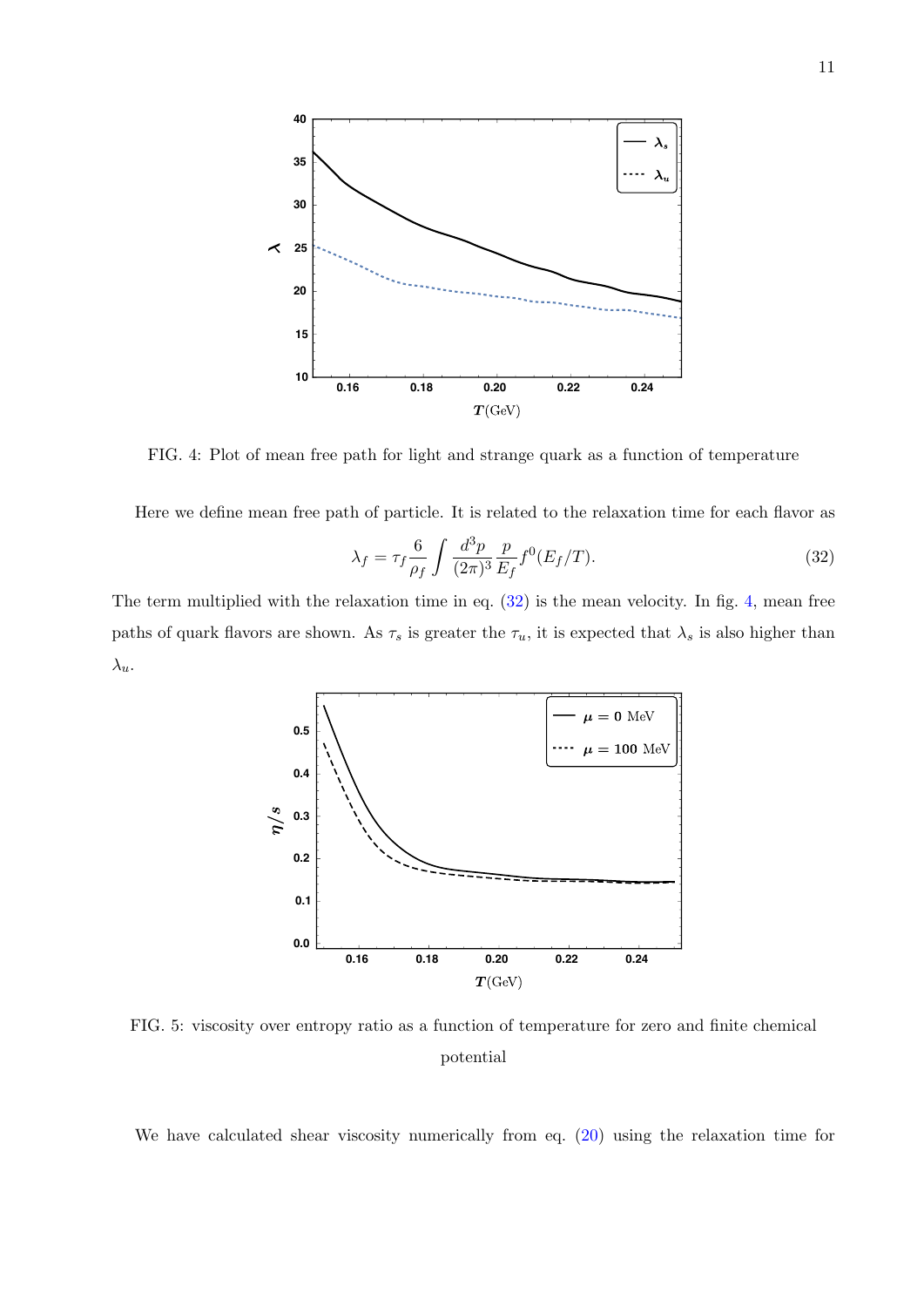different chemical potential. In fig. [5,](#page-10-2) specific shear viscosity  $(\eta/s)$  is plotted as a function of temperature (T) for zero and finite chemical potential ( $\mu = 100 \text{ MeV}$ ).  $\eta/s$  falls rapidly near the transition temperature. We are not getting true minimum near critical temperature. One needs to include mesonic contribution to the relaxation time coming through the interaction. At finite chemical potential,  $\eta/s$  is lower than the value of the same at vanishing  $\mu$ . Value of  $\eta/s$  is well above the Kovtun-Son-Starinets (KSS) bound [\[52\]](#page-13-19) of  $1/4\pi$ .

## <span id="page-11-1"></span>VI. SUMMARY

In present study, we have attempted to investigate the temperature behavior of shear viscosity coefficients which is one relevant input for hydrodynamic evolution of hot and dense QCD medium. The viscosity coefficient is estimated within the Polyakov loop extended quark meson model for three quark flavors. The approach uses the relaxation time approximation of the Boltzmann equation where the particle masses are medium dependent. The expression of the shear viscosity coefficient is positive definite as it should be.

Medium dependent quark masses are evaluated within mean field approximation. QCD thermodynamics of PQM model for three flavors  $(u, d, s)$  is also discussed. The thermodynamic quantities are also compare with lattice result for temporal extent  $N_t = 10$ . The relaxation time for strange and non-strange quarks are obtained from the quark quark and quark-antiquark scattering. The mean free paths for both types of quarks are also discussed. Relaxation time as well as the mean free path for strange particle is higher than the non-strange particle. In this study we are limited only in quark scatterings. The shear viscosity coefficient is decreasing rapidly near critical temperature. In future a more rigorous study should be done by considering also the quark meson scatterings to get more improved results of viscosity coefficients.

### VII. ACKNOWLEDGEMENT

RG is funded by University Grants Commission (UGC). The author acknowledges Munshi G. Mustafa for immense encouragement and support. The author also like to thank Arghya Mukherjee for helpful discussions.

<span id="page-11-0"></span><sup>[1]</sup> S. Cao and X.-N. Wang, [Rept. Prog. Phys.](http://dx.doi.org/10.1088/1361-6633/abc22b) 84, 024301 (2021), [arXiv:2002.04028 \[hep-ph\].](http://arxiv.org/abs/2002.04028)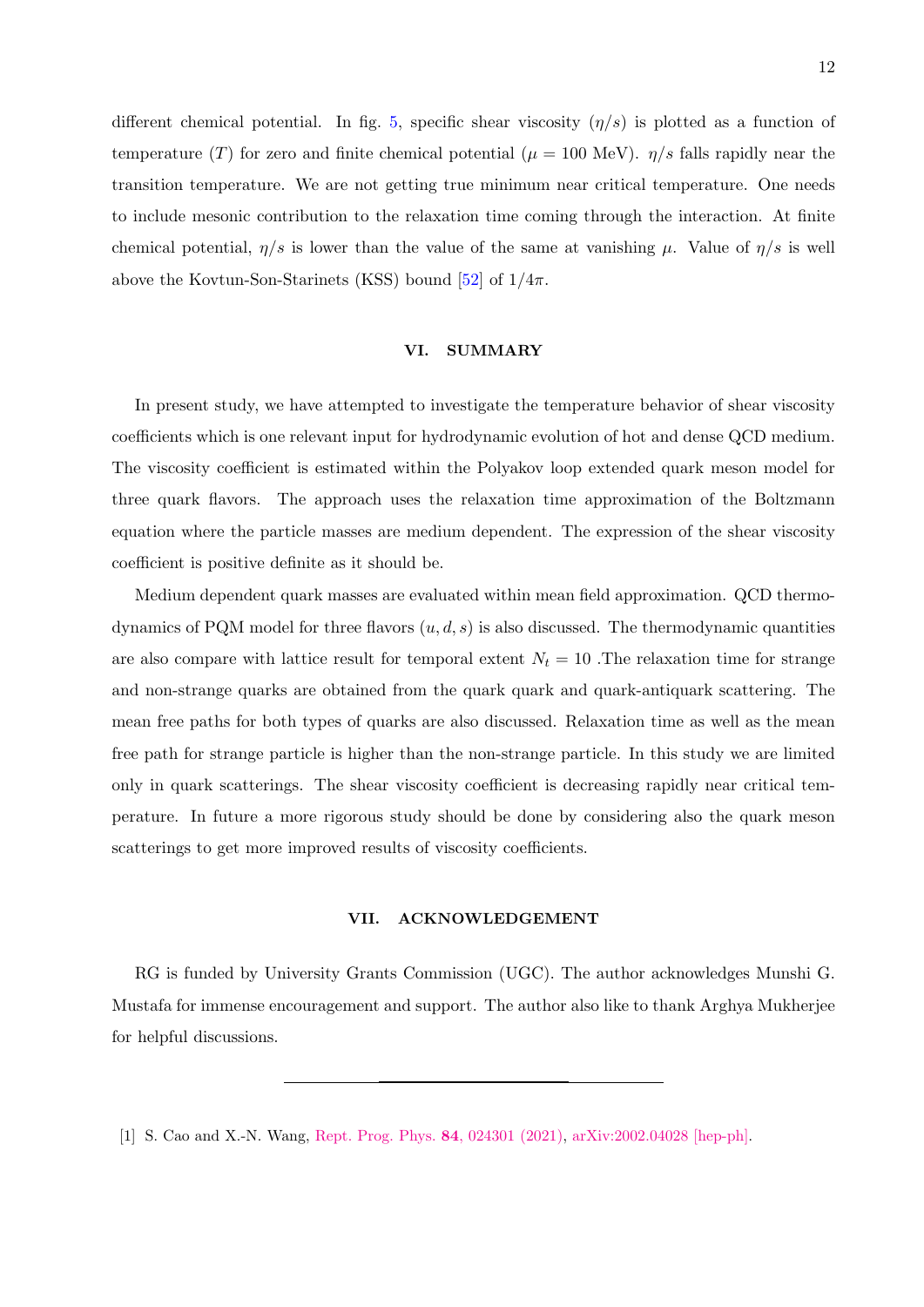- <span id="page-12-1"></span><span id="page-12-0"></span>[2] L. P. Csernai and D. Rohrich, [Phys. Lett. B](http://dx.doi.org/10.1016/S0370-2693(99)00615-2) 458, 454 (1999), [arXiv:nucl-th/9908034.](http://arxiv.org/abs/nucl-th/9908034)
- <span id="page-12-2"></span>[3] N. Brambilla et al., [Eur. Phys. J. C](http://dx.doi.org/ 10.1140/epjc/s10052-010-1534-9) 71, 1534 (2011), [arXiv:1010.5827 \[hep-ph\].](http://arxiv.org/abs/1010.5827)
- <span id="page-12-3"></span>[4] R. Rapp, Pramana 60[, 675 \(2003\),](http://dx.doi.org/10.1007/BF02705167) [arXiv:hep-ph/0201101.](http://arxiv.org/abs/hep-ph/0201101)
- <span id="page-12-4"></span>[5] E. V. Shuryak and L. Xiong, [Phys. Rev. Lett.](http://dx.doi.org/10.1103/PhysRevLett.70.2241) 70, 2241 (1993), [arXiv:hep-ph/9301218.](http://arxiv.org/abs/hep-ph/9301218)
- <span id="page-12-5"></span>[6] P. Romatschke and U. Romatschke, [Phys. Rev. Lett.](http://dx.doi.org/10.1103/PhysRevLett.99.172301) 99, 172301 (2007), [arXiv:0706.1522 \[nucl-th\].](http://arxiv.org/abs/0706.1522)
- <span id="page-12-6"></span>[7] C. Gale, S. Jeon, and B. Schenke, [Int. J. Mod. Phys. A](http://dx.doi.org/10.1142/S0217751X13400113) 28, 1340011 (2013), [arXiv:1301.5893 \[nucl-th\].](http://arxiv.org/abs/1301.5893)
- <span id="page-12-7"></span>[8] T. Schäfer and D. Teaney, [Rept. Prog. Phys.](http://dx.doi.org/10.1088/0034-4885/72/12/126001) **72**, 126001 (2009), [arXiv:0904.3107 \[hep-ph\].](http://arxiv.org/abs/0904.3107)
- [9] L. P. Csernai, J. I. Kapusta, and L. D. McLerran, [Phys. Rev. Lett.](http://dx.doi.org/10.1103/PhysRevLett.97.152303) 97, 152303 (2006), [arXiv:nucl](http://arxiv.org/abs/nucl-th/0604032)[th/0604032.](http://arxiv.org/abs/nucl-th/0604032)
- <span id="page-12-9"></span><span id="page-12-8"></span>[10] U. Heinz and R. Snellings, [Ann. Rev. Nucl. Part. Sci.](http://dx.doi.org/10.1146/annurev-nucl-102212-170540) 63, 123 (2013), [arXiv:1301.2826 \[nucl-th\].](http://arxiv.org/abs/1301.2826)
- [11] R. Kubo, [J. Phys. Soc. Jap.](http://dx.doi.org/10.1143/JPSJ.12.570) **12**, 570 (1957).
- <span id="page-12-10"></span>[12] G. Akemann, J. Phys. A **36**[, 3363 \(2003\),](http://dx.doi.org/10.1088/0305-4470/36/12/328) [arXiv:hep-th/0204246.](http://arxiv.org/abs/hep-th/0204246)
- <span id="page-12-11"></span>[13] R. Lang, N. Kaiser, and W. Weise, [Eur. Phys. J. A](http://dx.doi.org/10.1140/epja/i2012-12109-3) 48, 109 (2012), [arXiv:1205.6648 \[hep-ph\].](http://arxiv.org/abs/1205.6648)
- [14] S. Borsanyi, Z. Fodor, C. Hoelbling, S. D. Katz, S. Krieg, and K. K. Szabo, [Phys. Lett. B](http://dx.doi.org/ 10.1016/j.physletb.2014.01.007) 730, 99 [\(2014\),](http://dx.doi.org/ 10.1016/j.physletb.2014.01.007) [arXiv:1309.5258 \[hep-lat\].](http://arxiv.org/abs/1309.5258)
- <span id="page-12-13"></span><span id="page-12-12"></span>[15] A. Nakamura and S. Sakai, [Phys. Rev. Lett.](http://dx.doi.org/10.1103/PhysRevLett.94.072305) 94, 072305 (2005), [arXiv:hep-lat/0406009.](http://arxiv.org/abs/hep-lat/0406009)
- [16] R. Marty, E. Bratkovskaya, W. Cassing, J. Aichelin, and H. Berrehrah, [Phys. Rev. C](http://dx.doi.org/ 10.1103/PhysRevC.88.045204) 88, 045204 [\(2013\),](http://dx.doi.org/ 10.1103/PhysRevC.88.045204) [arXiv:1305.7180 \[hep-ph\].](http://arxiv.org/abs/1305.7180)
- <span id="page-12-15"></span><span id="page-12-14"></span>[17] P. Deb, G. P. Kadam, and H. Mishra, Phys. Rev. D 94[, 094002 \(2016\),](http://dx.doi.org/10.1103/PhysRevD.94.094002) [arXiv:1603.01952 \[hep-ph\].](http://arxiv.org/abs/1603.01952)
- [18] C. Sasaki and K. Redlich, Phys. Rev. C 79[, 055207 \(2009\),](http://dx.doi.org/10.1103/PhysRevC.79.055207) [arXiv:0806.4745 \[hep-ph\].](http://arxiv.org/abs/0806.4745)
- <span id="page-12-16"></span>[19] M. Bluhm, B. Kampfer, and K. Redlich, Phys. Rev. C 84[, 025201 \(2011\),](http://dx.doi.org/10.1103/PhysRevC.84.025201) [arXiv:1011.5634 \[hep-ph\].](http://arxiv.org/abs/1011.5634)
- [20] O. Soloveva, P. Moreau, and E. Bratkovskaya, Phys. Rev. C 101[, 045203 \(2020\),](http://dx.doi.org/10.1103/PhysRevC.101.045203) [arXiv:1911.08547](http://arxiv.org/abs/1911.08547) [\[nucl-th\].](http://arxiv.org/abs/1911.08547)
- <span id="page-12-17"></span>[21] A. Dobado, F. J. Llanes-Estrada, and J. M. Torres-Rincon, [Phys. Lett. B](http://dx.doi.org/ 10.1016/j.physletb.2011.06.059) 702, 43 (2011), [arXiv:1103.0735 \[hep-ph\].](http://arxiv.org/abs/1103.0735)
- <span id="page-12-19"></span><span id="page-12-18"></span>[22] K. Itakura, O. Morimatsu, and H. Otomo, Phys. Rev. D 77[, 014014 \(2008\),](http://dx.doi.org/10.1103/PhysRevD.77.014014) [arXiv:0711.1034 \[hep-ph\].](http://arxiv.org/abs/0711.1034)
- <span id="page-12-20"></span>[23] P. Chakraborty and J. I. Kapusta, Phys. Rev. C 83[, 014906 \(2011\),](http://dx.doi.org/10.1103/PhysRevC.83.014906) [arXiv:1006.0257 \[nucl-th\].](http://arxiv.org/abs/1006.0257)
- <span id="page-12-21"></span>[24] M. Heffernan, S. Jeon, and C. Gale, Phys. Rev. C 102[, 034906 \(2020\),](http://dx.doi.org/10.1103/PhysRevC.102.034906) [arXiv:2005.12793 \[hep-ph\].](http://arxiv.org/abs/2005.12793)
- [25] J. M. Pawlowski, Annals Phys. 322[, 2831 \(2007\),](http://dx.doi.org/10.1016/j.aop.2007.01.007) [arXiv:hep-th/0512261.](http://arxiv.org/abs/hep-th/0512261)
- <span id="page-12-22"></span>[26] C. Bagnuls and C. Bervillier, [Phys. Rept.](http://dx.doi.org/10.1016/S0370-1573(00)00137-X) 348, 91 (2001), [arXiv:hep-th/0002034.](http://arxiv.org/abs/hep-th/0002034)
- <span id="page-12-23"></span>[27] H. Gies, [Lect. Notes Phys.](http://dx.doi.org/10.1007/978-3-642-27320-9_6) 852, 287 (2012), [arXiv:hep-ph/0611146.](http://arxiv.org/abs/hep-ph/0611146)
- <span id="page-12-24"></span>[28] G. Odyniec (STAR), PoS [CORFU2018](http://dx.doi.org/ 10.22323/1.347.0151), 151 (2019).
- <span id="page-12-25"></span>[29] P. Senger, [JPS Conf. Proc.](http://dx.doi.org/10.7566/JPSCP.32.010092) **32**, 010092 (2020).
- <span id="page-12-26"></span>[30] A. N. Sissakian and A. S. Sorin (NICA), J. Phys. G **36**[, 064069 \(2009\).](http://dx.doi.org/ 10.1088/0954-3899/36/6/064069)
- [31] M. Ciminale, R. Gatto, N. D. Ippolito, G. Nardulli, and M. Ruggieri, Phys. Rev. D 77[, 054023 \(2008\),](http://dx.doi.org/ 10.1103/PhysRevD.77.054023) [arXiv:0711.3397 \[hep-ph\].](http://arxiv.org/abs/0711.3397)